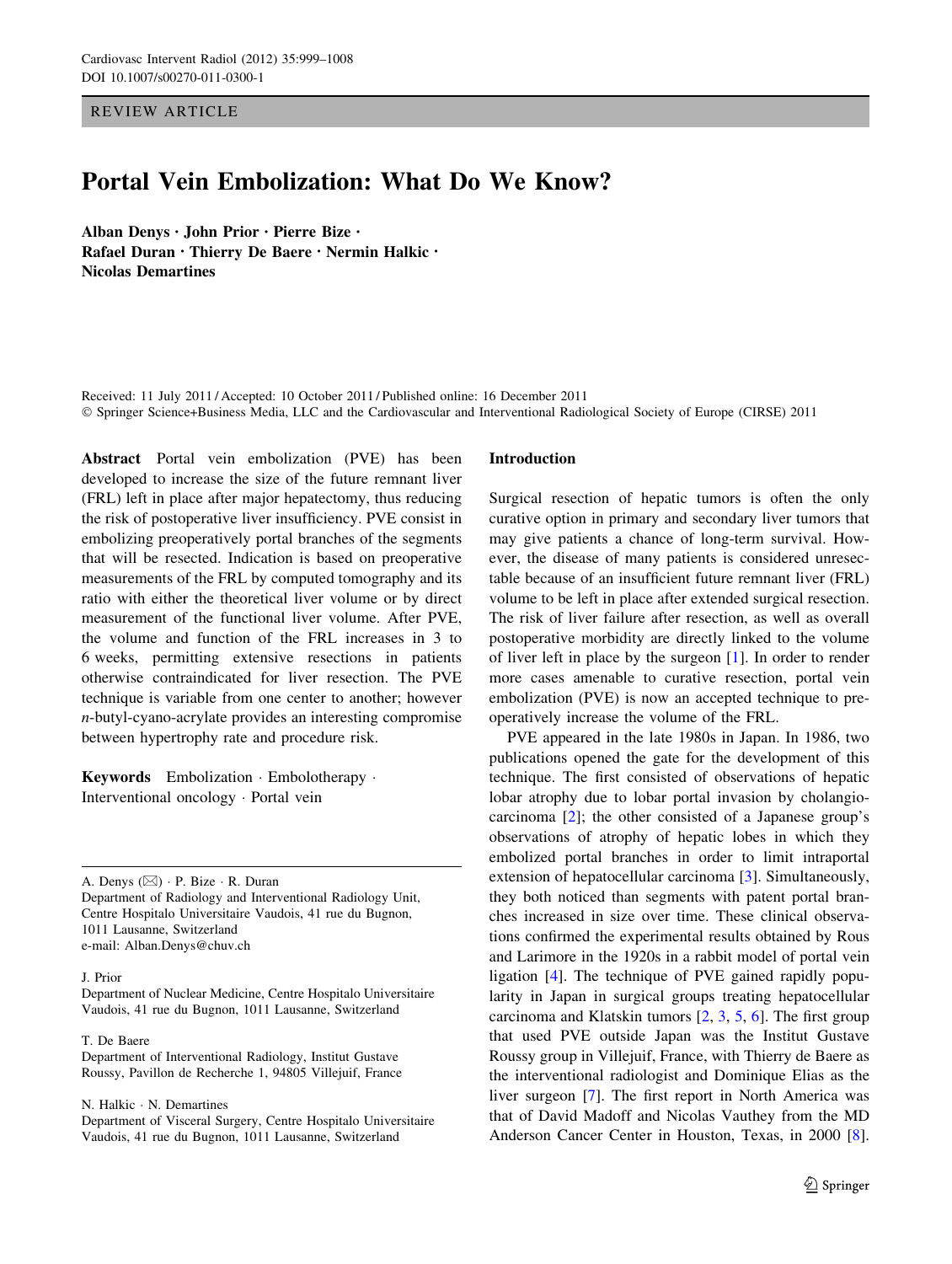Most liver surgeons have now endorsed this technique and use it in daily practice.

### How Does PVE Work?

PVE is used in patient candidates who require extensive liver resection but have insufficient volume of FRL. Basically, PVE consist in occluding portal branches of segments that will be resected; the portal flow is then abruptly entirely redistributed toward the FRL's portal branches [\[9](#page-7-0)]. The mechanism of liver regeneration after PVE is a complex phenomenon that is not fully understood. From a histologic point of view, PVE induces atrophy of the embolized lobe as a result of both hepatocyte apoptosis and sinusoid dilatation, while in the nonembolized lobe, cells enter in an intense mitotic activity a few days after PVE, thus accounting for increased FRL volume after 2–4 weeks [[10\]](#page-7-0).

The biologic and cellular mechanisms of liver regeneration have been studied mainly in rodent models and in humans after extensive hepatectomy. From these publications, we know that hepatocytes that are usually quiescent in the G0 phase (only 1 out of 2000–3000 hepatocytes replicate in normal conditions) enter phase G1 one day after hepatectomy. Kupffer cells, endothelial cells, and bile duct cells replicate in a delayed fashion, suggesting that hepatocyte replication triggers proliferation of other cells [\[11](#page-7-0)]. After this initial phase of replication, hepatocytes increase progressively in size, allowing for gross liver growth [[12\]](#page-7-0). Many molecular pathways are involved in liver regeneration after hepatectomy, such as tumor necrosis factor alpha, interleukin (IL) 6 produced by Kupffer cells, hepatocyte growth factor produced by stellate cells, vascular endothelial growth factor, and plateletderived growth factor [\[13](#page-7-0)]. Platelets and serotonin have also demonstrated their crucial role in liver regeneration [\[14](#page-7-0)]. All these factors interact and overlap in their activities and roles. Regeneration after PVE is somewhat different in term of intensity, with lower production of IL-6, IL-1, and tumor necrosis factor alpha after embolization. Mechanisms of regeneration after PVE are also delayed compared to regeneration after hepatectomy [\[15](#page-7-0)].

A deeper understanding of the mechanism involved in liver regeneration is crucial to improve the results of PVE. The role of heat shock protein 70 (a protein involved in cell reparation mechanisms) has also been evaluated as inductor of liver regeneration in human [[16\]](#page-7-0). Miyake et al. have shown an increase by two- or fourfold in the nonembolized liver compared to embolized liver after PVE. Interestingly, in their series, only one patient did not show increase of heat shock protein 70 after PVE and subsequently died of liver failure after hepatectomy. Some groups have even explored the potential of heat shock protein 70 inducer geranyl–geranyl–acetone to stimulate liver regeneration. Administration of geranyl–geranyl–acetone increases tolerance to major hepatectomy but has never been tested in combination to PVE [\[17](#page-7-0)].

Despite many interesting animal and experimental studies, the trigger of liver regeneration after PVE remains unknown. The players are similar to those after hepatectomy, but the initial phenomenon remains mysterious. Is it a vascular stress in the FRL induced by abrupt portal redistribution, or is it in the embolized liver that the process is initiated by periportal inflammation? They remain open questions. It is noteworthy that different studies identified periportal inflammation in the embolized lobe from pathologic studies as an important predictor of liver regeneration, both in human and experimental animal studies [\[18](#page-7-0), [19\]](#page-7-0).

#### How Are Patients Selected for PVE?

Selection of patients for PVE is decided during multidisciplinary meetings and by tumor boards. The decision directly depends on the planning of the surgery, the amount of liver to be resected, and the functional status of the liver. This risk is related to the volume of liver left in place after surgery, to the function of the parenchyma (cirrhotic, cholestatic, fibrotic, steatotic) [\[12](#page-7-0)], and to the complexity of surgery that will prolong liver ischemia periods by vessel clamping and will increase intraoperative blood loss, and consequently will further increase risk of postoperative liver failure. Therefore, selection for PVE is based on three factors: liver volumetry as assessed by computed tomography (CT), liver function test, and resection complexity. Such ambitious surgical multistep projects are usually proposed to motivated patients in good general condition.

The first factor is easily established by means of CT after injection of contrast media. Attention should be paid to having a sufficient enhancement of both portal branches and hepatic veins to precisely delimit liver segments. Volumes are then delineated by manually tracking the limits of segments and tumors and automatically calculating volumes from axial slices. Recently, automatic recognition of liver segments allowing for ''automatic volumetry'' have become available from some companies [[20\]](#page-7-0).

Different methods have been used to determine the ratio between the FRL and the total functional liver volume (FLR ratio). Differences are related to the definition of total FLR. Some authors use direct measurement of the total liver volume minus tumor volume by CT [[21–23](#page-8-0)]. Others use a standardized evaluation of the normal liver volume in white subjects on the basis of a formula using the formula body surface area (total liver volume  $(cm^3) = -794.41 + 1267.28 \times$  body surface area  $(m<sup>2</sup>)$  [\[24](#page-8-0)]. The last method is to express this ratio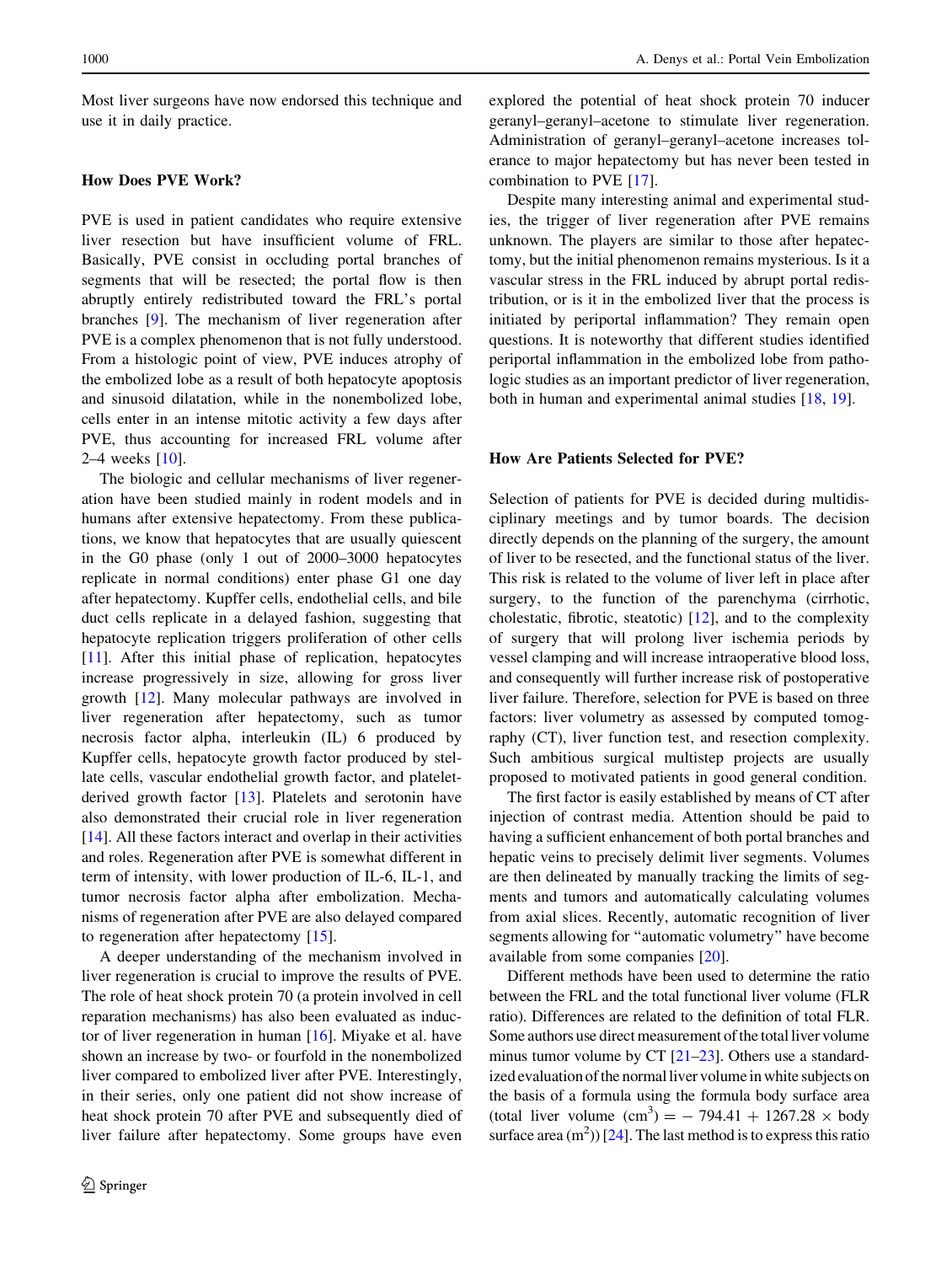<span id="page-2-0"></span>as a percentage of body weight  $[25, 26]$  $[25, 26]$  $[25, 26]$ . Shah et al.  $[25]$  $[25]$  $[25]$ . comparing these three ways to estimate the FLR ratio, found that the best method to estimate the risk of postoperative liver failure was the formula estimating liver volume from body surface area described by Vauthey et al. [[24](#page-8-0)]. The situation is probably different in diseased or cirrhotic liver, but to our knowledge, this has not been evaluated. In such conditions, comparison of the FLR ratio threshold between one publication and another becomes complex and not very feasible (Table 1). The consequence is that some groups, for patients with normal liver, use a FLR threshold at 30% and others at 20% to decide PVE [\[26,](#page-8-0) [27](#page-8-0)].

Evaluation of liver function is more complex and debated. Patients with cirrhosis have been extensively studied in that regard, while patients treated by chemotherapy or with steatotic livers have been less studied. In patients with cirrhosis, estimation of hepatectomy risk is a conjunction of three elements: Child-Pugh score, measurement of portal hypertension, and, in some groups, indocyanine green (ICG) test. The latter evaluates both global liver perfusion and biliary excretion by measuring the extraction from the serum by the liver of ICG that is excreted unchanged into the bile. An ICG retention rate of  $>$ 20% at 15 min is considered to be a contraindication for resection [[28\]](#page-8-0). Portal hypertension can be estimated by direct measurement of hepatic vein pressure gradients, by oesogastric endoscopy, or by imaging identification of large porto–caval collaterals [[29,](#page-8-0) [30](#page-8-0)]. Selection criteria for other patients at high surgical risk are less established. For instance, there is no universally accepted way to select in patients treated by multiple courses of chemotherapy or with metabolic syndrome and steatosis [\[31](#page-8-0), [32\]](#page-8-0).

Table 1 Schematic description of the advantages and disadvantages of ipsilateral and contralateral approaches for PVE

| Pros<br>and<br>cons | Contralateral                             | Ipsilateral                                                                |
|---------------------|-------------------------------------------|----------------------------------------------------------------------------|
| Pros                | Catheterism easier                        | No risk for FRL                                                            |
|                     | Final control<br>portography<br>easier    | Easy puncture as a result of larger<br>portal branches                     |
|                     | Use of NBCA                               | Access to segment 4 branches                                               |
| Cons                | Risk of<br>complications in<br>the FRL    | Catheterism of right portal branches<br>more complex                       |
|                     | (increased by)<br>portal<br>hypertension) | Use of NBCA more tricky                                                    |
|                     |                                           | Final control hard to achieve is<br>NBCA used                              |
|                     |                                           | Risk of tumor seeding                                                      |
|                     |                                           | Risk of liver infarction in case of<br>arterial complication during access |

Performing PVE in every patient before major resection does not influence postoperative morbidity and mortality [\[33](#page-8-0)]. The usual threshold accepted by most of the surgical teams is as follows. In young patients with a normal liver and without risk factors for liver surgery, a hepatectomy removing 75–80% of the functional liver is acceptable. In cirrhotic Child A patients with a portocaval gradient under 12 mm Hg, removing more than 60% of the liver volume is considered to put the patient at risk of postoperative liver failure. In patients with multiple courses of chemotherapy, steatosis, and cholestatic liver, and a FRL to total liver ratio of 20–40%, the decision is made on an individual, basis taking all risk factors into consideration. A very small left lobe (under 10%) should not be considered a contraindication; two recent studies have demonstrated in metastatic patients and in cirrhotic patients that there is a correlation between small initial size of the FLR and high degree of hypertrophy [\[23](#page-8-0), [34](#page-8-0)]. In other words, the smaller the left lobe, the greater its hypertrophy after PVE.

### Should We Evaluate Liver Volumes or Liver Volume and Function by Nuclear Medicine?

Over the last few decades, scintigraphic techniques have been used for noninvasive, direct evaluation of liver function and have several benefits over the more established, indirect method using CT volumetry [\[35](#page-8-0)].

 $^{99m}$ Tc-galactosyl human serum albumin ( $^{99m}$ Tc-GSA) scintigraphy measures the binding of asialoglycoproteins on its receptor, which is expressed only on the sinusoidal surface juxtaposing the Disse space of the mammalian hepatocytes [\[36](#page-8-0)]. The receptor is involved in the endocytosis of the asialoglycoproteins subsequently degraded by lysozymes. Over last few decades, several indices of liver function have been developed in planar scintigraphy and single-photon emission computed tomography (SPECT) [\[35](#page-8-0)]. They show a good correlation with conventional liver function tests, ICG clearance test, Child-Pugh classification, and histology (hepatic index activity score). In 9–17% of patients, there is a discrepancy between ICG clearance testing and 99mTc-GSA scintigraphy; the latter better reflects the histologic severity of liver function [\[37](#page-8-0), [38](#page-8-0)] and is not parasitized by hyperbilirubinemia.

Moreover, it is an independent predictor of postoperative complications, in contrast to ICG. Concerning PVE, <sup>99m</sup>Tc-GSA SPECT scintigraphy demonstrated additional value over CT volumetry for evaluating functional increase after PVE [[39–41\]](#page-8-0), by demonstrating a higher increase in function of the nonembolized liver by  $\rm{^{99m}Tc\text{-}GSA}$  SPECT/ CT than by CT-volumetry  $(+21.4\%$  vs.  $+13.9\%$ ,  $P < 0.001$ ). In a similar study using <sup>99m</sup>Tc-GSA SPECT/ CT, criteria could be proposed on the basis of total amount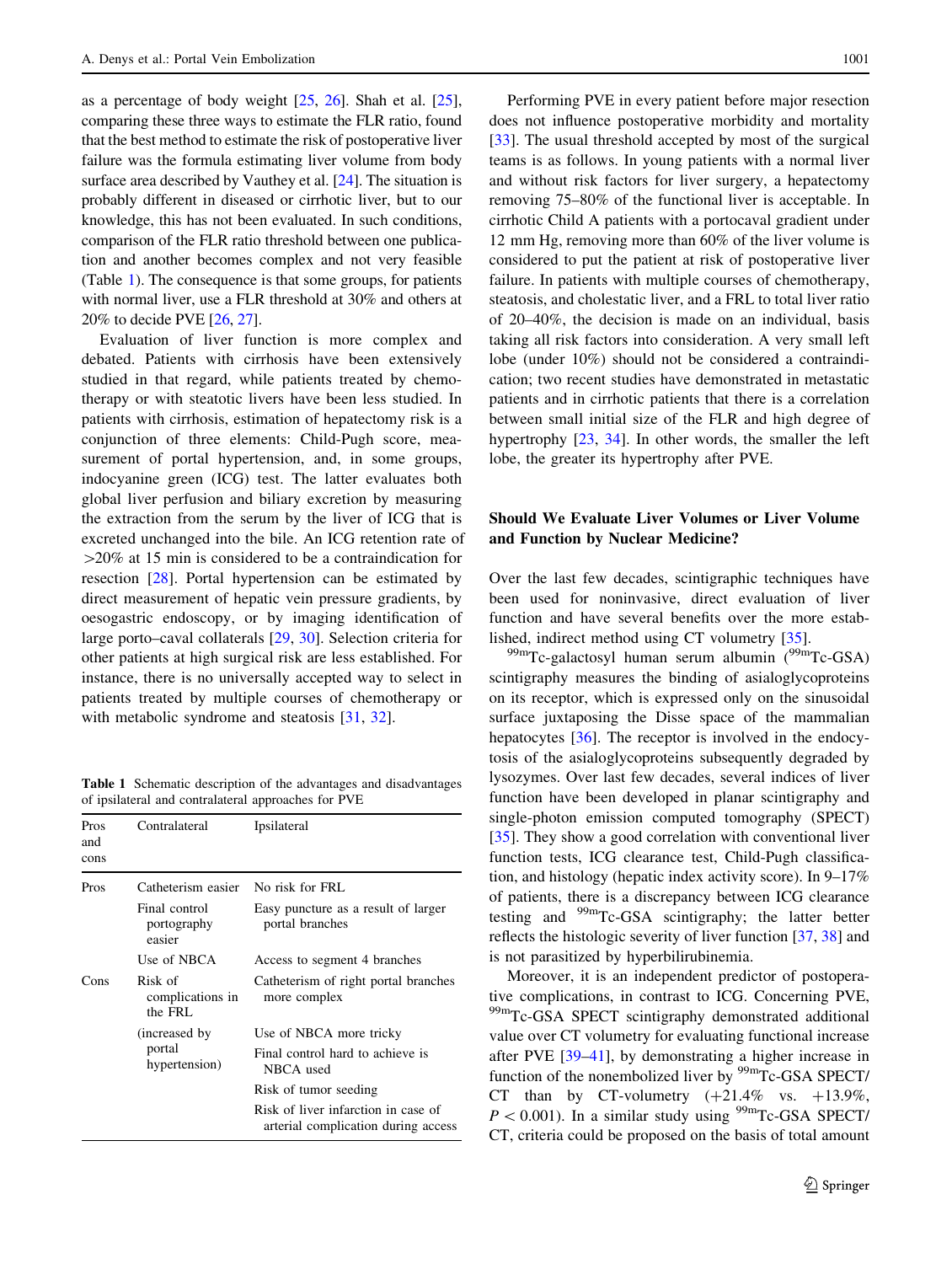<span id="page-3-0"></span>of receptor in the remnant liver to select candidates for PVE with good clinical outcome and thus expand the range of hepatic resection  $[42]$  $[42]$ . Unfortunately, the <sup>99m</sup>Tc-GSA kit is only commercially available in Japan and is not currently available for use in Europe or the United States (Fig. 1).

The  $^{99m}$ Tc-iminodiacetic acid ( $^{99m}$ Tc-IDA) derivative scintigraphy has been used for more than three decades for hepatobiliary scintigraphy. These lidocaine analogs are transported to the liver mainly bound to albumin, where it is cleaved in the Disse space. From there,  $\frac{99 \text{m}}{2}$ Tc-IDA compounds enter the basal membrane of the hepatocyte through anion transporters before being excreted unmetabolized to the biliary tract [[43\]](#page-8-0)—similar to ICG—by the ATP-dependent export pump multidrug-associated protein 2. As these agents follow a path similar to bilirubin or toxins, they have been proposed as an index of liver function [\[44](#page-8-0)]. Of all available IDA derivatives, <sup>99m</sup>Tc-mebrofenin is the agent of choice, with high hepatic uptake, minimal urinary excretion, and resistance to high levels of bilirubinemia. Hybrid SPECT/CT acquisitions have been used to derive regional liver function around the peak of the hepatic time–activity curve, allowing calculation of remnant liver function on the basis of contouring the liver outline via low-dose CT [\[45](#page-8-0)].

<sup>99m</sup>Tc-mebrofenin scintigraphy has been validated in the preoperative assessment of liver function [[46](#page-8-0), [47\]](#page-8-0), with a good correlation with ICG testing [[48\]](#page-8-0). The combination of dynamic hepatobiliary scintigraphy and SPECT to morphologic volume measured by CT was able to accurately predict actual postoperative liver function of the remnant liver [[45\]](#page-8-0). This technique is currently applied to measure the regional increase in liver function after PVE. <sup>99m</sup>Tcmebrofenin scintigraphy could be used to select patients for PVE thanks to its demonstrated ability to predict increased postoperative liver failure [[49\]](#page-8-0). A step in this direction was taken using hypothetical values for safe resection in function and volume increase after PVE. De Graaf et al. [[50\]](#page-8-0) showed that the increase in function as measured by  $\frac{99m}{Tc}$ mebrofenin was larger than the increase in volume. This suggests that the waiting time until resection may be shorter than the 3–4 weeks indicated by volume expansion. Thus, some authors advocate that function-based criteria, in addition to volume-based criteria, should be used, especially when liver resection needs to be performed with minimal accepted remnant volume [\[51](#page-8-0)].

### How Is PVE Performed?

The technique of PVE is extremely variable from one center to another, depending on operator preference (Table [1\)](#page-2-0). The access route can be ipsilateral or contralateral. Some authors use the ipsilateral approach, puncturing a right portal branch and embolizing in a retrograde fashion all right portal branches. This access allows for an easy catheterization of segment 4 branches when they must be embolized. The drawback of this technique is mainly the difficulty of access to the right portal branches in a retrograde fashion, and also sometimes the difficulty of finding a route through healthy liver to the right portal branches [\[6](#page-7-0), [52](#page-8-0)]. The contralateral approach aims to puncture a left peripheral portal branch (Fig. 1). Catheterization of the right portal branches is theoretically easier, if anatomy is standard. Such contralateral access renders final control portography easier because the catheter does not have to pass through embolic material to be placed in the portal vein for final contrast injection [\[7](#page-7-0), [23,](#page-8-0) [53](#page-8-0)]. Choosing the access also depends on the embolic material used. Glue can hardly be manipulated from the ipsilateral side, while large embolic materials, like plugs, need large-diameter access, which is less risky when obtained on the ipsilateral side [\[54](#page-8-0)]. The final choice between the ipsilateral and contralateral routes should be made by comparing their respective complication rates. They seem similar and are mainly related to puncture of unexpected structures, such as biliary branches or hepatic arteries. The largest series of contralateral PVE reviewed 188 cases at different centers using contralateral access and n-butyl-cyanoacrylate as an embolic material [\[55](#page-8-0)]. Only six of the 12 reported



Fig. 1 A 67-year-old man bearing four liver metastases in the right lobe. The decision was made to perform PVE before right hemihepatectomy. A Segment 3 branch and portography in the right anterior oblique view were obtained. B The right portal branches were

embolized with a mixture of NBCA and ethiodized oil. C Subtracted portography after PVE showing complete redistribution toward the left lobe. Parenchymatous enhancement was only evident on the right side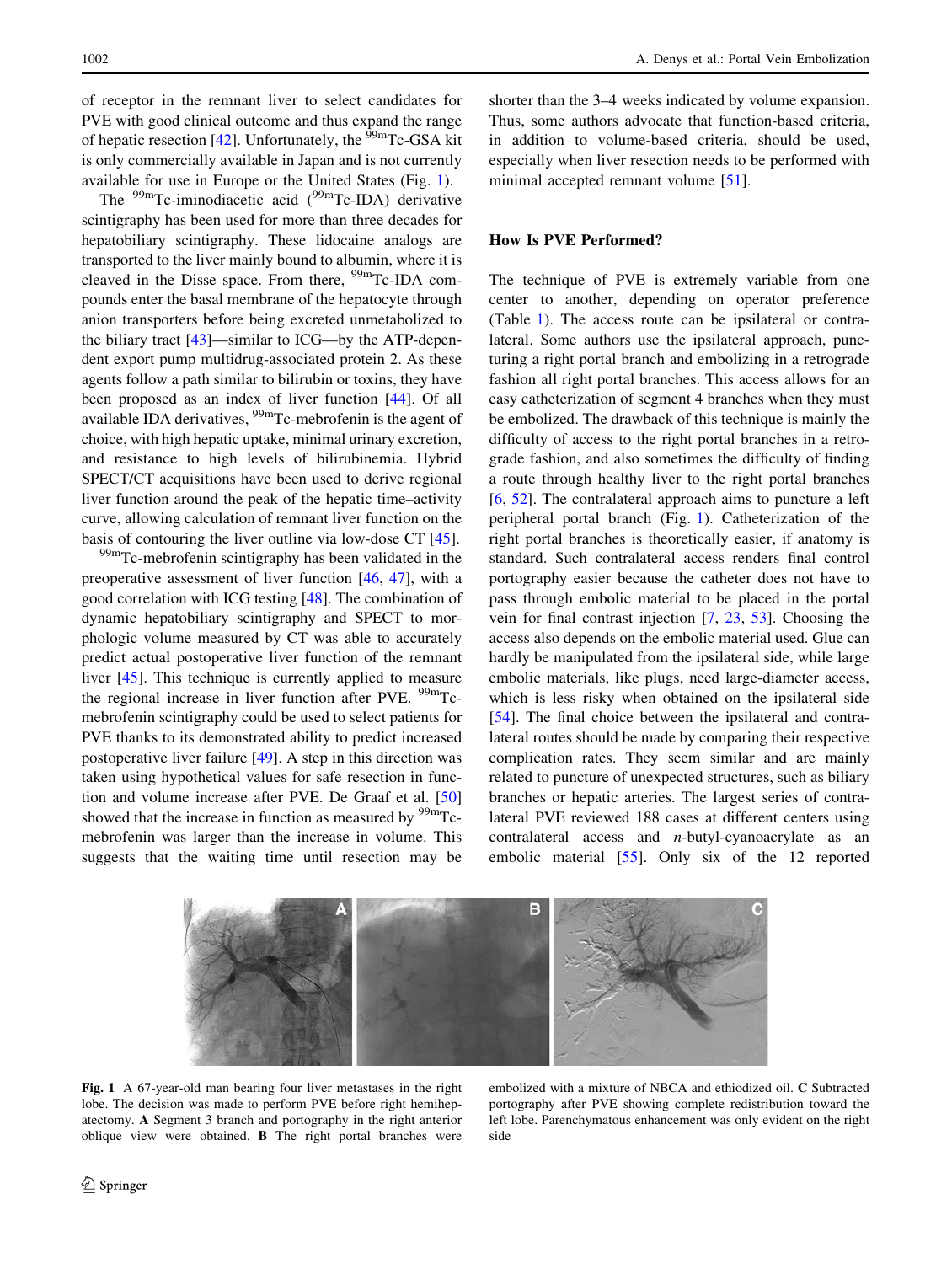complications could be related to the access route, but none precluded liver resection. It is also interesting to note that these complications mainly occurred in patients with portal hypertension. Another series reported similar rate of complications using the ipsilateral route [\[56](#page-8-0)]. Finally, arterial or biliary complications do not have the same consequences if the portal vein is occluded or patent. Embolization of a traumatized hepatic arterial branch may lead to infarction on the ipsilateral side of PVE and have no impact on the contralateral side. Our policy for right PVE using n-butyl-cyano-acrylate (NBCA) is to use the contralateral side. We use the ipsilateral side when segment 4 branches must be embolized and when the left lobe is quite small and barely accessible. Other access routes have been described through surgical dissection and catheterization of the ileocolic vein. This access has the benefit of not puncturing the liver, but it makes the procedure more complex and catheter manipulation trickier [[57\]](#page-8-0).

Our recommendation and habit is to use the contralateral access route and to embolize with NBCA mixed with lipiodol. The risk of local complication is low and can be managed without difficulty because the portal flow is opened on this side (Fig. [1](#page-3-0)).

### Which Embolic Material Should Be Used?

Various embolic materials have been used for PVE, including Gelfoam [\[7\]](#page-7-0), NBCA [[23](#page-8-0)], different types and size of beads [\[58](#page-9-0), [59](#page-9-0)], alcohol [[60\]](#page-9-0), and nitinol plugs [\[54](#page-8-0)] (Table [2](#page-5-0)). All of these embolic materials are able to occlude the right portal branches and redistribute flow toward the FRL. There is no official recommendation for a specific embolic material [[61](#page-9-0)]. There is no single-center comparative study evaluating which embolic material provide better hypertrophy, and comparison between series are not helpful because these series have neither standardized inclusion criteria nor standardized delay after PVE for CT evaluation of hypertrophy (2–6 weeks). In addition, the rate of hypertrophy after PVE depends on the preembolization FRL volume more than any other factor, as described previously [[34](#page-8-0)].

However, the choice of the embolic material can be influenced by the results of experimental studies. Recently, De Baere et al. have compared in a pig model three commercially available embolic materials: NBCA mixed with iodized oil, and two different sizes of spherical particles. NBCA seemed to be more efficient in including liver regeneration than spherical particles. A correlation of periportal fibrosis in the embolized lobe and liver regeneration was also found [\[19\]](#page-7-0). This result is in concordance with previous observations in human. If particles are used, more significant hypertrophy is obtained with small-size spherical particles compared to larger-size or nonspherical particles [[62](#page-9-0)].

### Should PVE or Surgical Ligation of the Right Portal Branches Be Performed?

Surgical ligation of the right portal branches is an invasive surgical procedure requiring dissection of the liver hilum during a laparotomy. Controversy exists about the respective indications of PVE and ligation. Portal vein ligation seems efficient to induce left lobe hypertrophy [\[63](#page-9-0), [64](#page-9-0)], but because of its invasiveness, it is mainly used in the so-called two-stage hepatectomy [\[65](#page-9-0)]. Patients with bilobar metastases are operated on for resection of left lobe metastases, and right portal vein ligation is achieved in the same procedure. Four to 5 weeks thereafter, the left liver has increased in size, and right hepatectomy can be performed. However, portal vein ligation does not occlude distal portal branches; the development of multiple intrahepatic porto–portal collaterals—namely from segment 4 to segments 5 and 8—is possible [[66\]](#page-9-0). Even if portal vein ligation allows for a two-stage hepatectomy, another option in bilobar disease with small-size tumor in the left is radiofrequency ablation of the left liver metastases and PVE in the same procedure [[67\]](#page-9-0), followed 4 weeks later by right hemihepatectomy.

Animal studies have conflicting results comparing regeneration rate after portal vein ligation or embolization. Studies in rats demonstrated superiority of ligation [\[68](#page-9-0)], while more recent studies have shown the opposite in larger animals (pigs and rabbits) [\[69](#page-9-0), [70](#page-9-0)]. The explanation might be that the liver in rodents are almost foliated with separated liver segments, while in pigs and in rabbits intrahepatic porto–portal collaterals developed, thus probably limiting the occlusive effect of ligation. Furthermore, hilar dissection in rats is probably associated by arterial lesions in the ligated segments, increasing the effect of portal ligation.

#### Should Segment 4 Branches Be Embolized?

In a prospective study analyzing liver volumes in a normal population [\[71](#page-9-0)], volumes of segments 2 and 3 have shown to account for less than 20% of the total liver volume in nearly 80% of the population. In other words, PVE should be performed in 80% of the cases when an extended right hepatectomy has to be performed. The question is in these cases is, should we or should we not embolize segment 4 branches? The results described in the literature are controversial. Two elements should be kept in mind when evaluating patients for segment 4 embolization. First, the procedure is much more complex and can hardly performed from the contralateral approach. This implies that NBCA will probably not be used, and that a very careful embolization will be performed on these branches with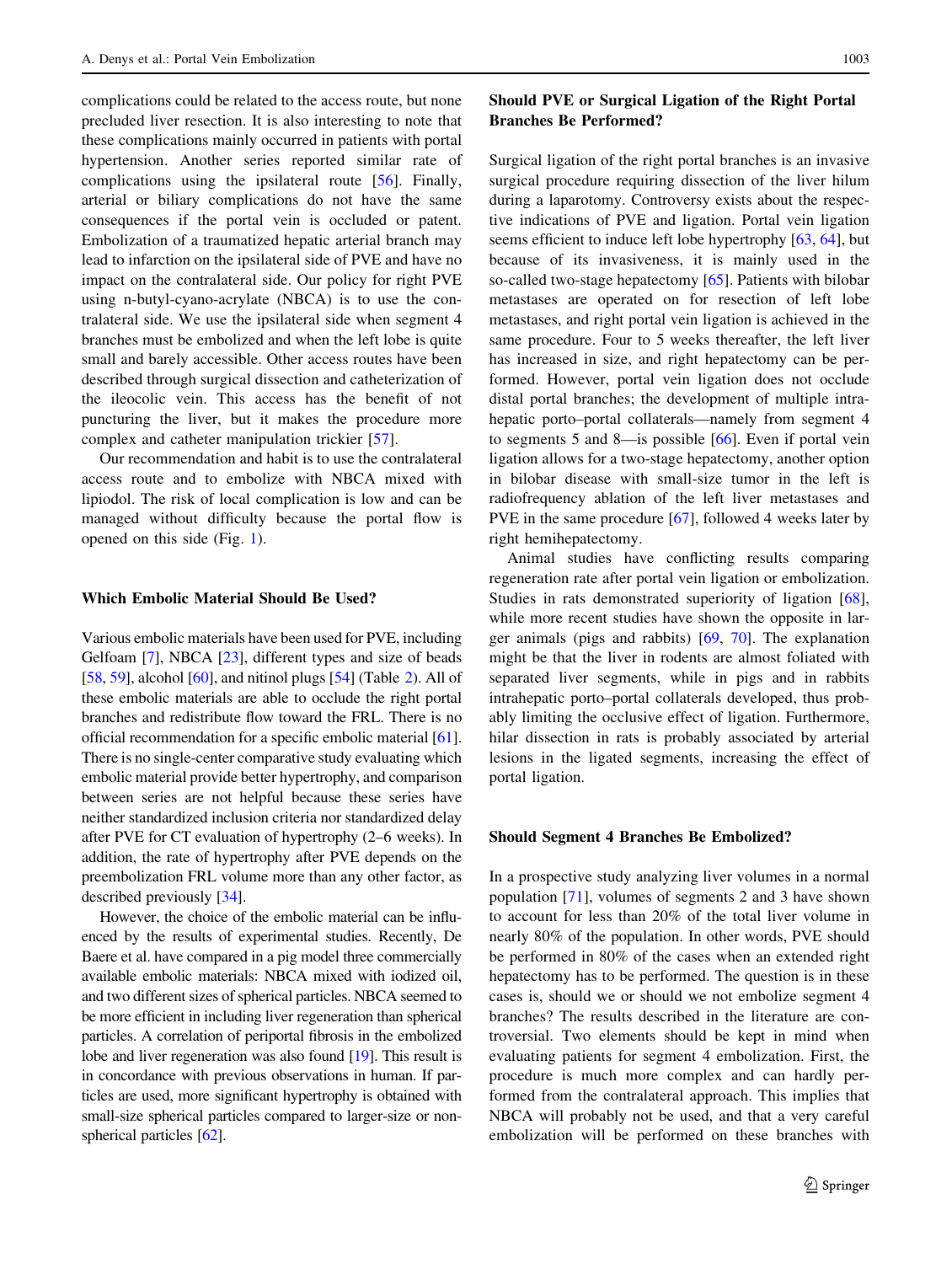<span id="page-5-0"></span>

| Study                                                                                                    | patients<br>No. of | <b>HCC/LM/CCC/</b><br>GBC/other | Embolic agent        | (ipsilateral/contralateral) <sup>a</sup><br>PTPE access                                                                                                                                                                                                                                                                                                                       | FLR/TELV ratio <sup>b</sup><br>Estimation of | FLR change (%)/increase<br>FLRTELV <sup>(%)</sup>               |
|----------------------------------------------------------------------------------------------------------|--------------------|---------------------------------|----------------------|-------------------------------------------------------------------------------------------------------------------------------------------------------------------------------------------------------------------------------------------------------------------------------------------------------------------------------------------------------------------------------|----------------------------------------------|-----------------------------------------------------------------|
| Okabe et al. 2011 [84]                                                                                   | $\overline{1}$     | 19/0/0/0/0                      | Ĕ                    | 19/0                                                                                                                                                                                                                                                                                                                                                                          |                                              | 17.2/NR                                                         |
| De Graaf et al. 2011 [50]                                                                                | $\overline{24}$    | 0/14/5/1/4                      | SM                   | 23/1                                                                                                                                                                                                                                                                                                                                                                          | $\ddot{5}$                                   | 8.5/NR                                                          |
| De Baere et al. 2010. [34]                                                                               | 107                | 0/97/7/3/0                      | NBCA, IO, MS, C      | 106/1                                                                                                                                                                                                                                                                                                                                                                         |                                              | 69/13                                                           |
| Palavecino et al. 2009 [85]                                                                              | $\overline{21}$    | 21/0/0/0/0                      | MS, C                | 21/0                                                                                                                                                                                                                                                                                                                                                                          | Ċ                                            | g                                                               |
| Yoo et al. 2009 [86]                                                                                     |                    | 16/2/19/0/4                     | AGS, VP              | 38/3                                                                                                                                                                                                                                                                                                                                                                          |                                              | 25.4/7                                                          |
| Yokoyama et al. 2008 [87]                                                                                | 88                 | 0/0/52/36/0                     | Fg. IO, E, C         | 88/0                                                                                                                                                                                                                                                                                                                                                                          | $\overline{c}$                               | NR/21 in men and 23 in                                          |
|                                                                                                          |                    |                                 |                      |                                                                                                                                                                                                                                                                                                                                                                               |                                              | women                                                           |
| Giraudo et al. 2008 [88]                                                                                 | 146                | 10/111/19/6/0                   | NBCA, IO             | 0/146                                                                                                                                                                                                                                                                                                                                                                         |                                              | 48/NR                                                           |
| Ribero et al. 2007 [73]                                                                                  | 112                | 24/65/14/6/3                    | Ĕ                    | Ĕ                                                                                                                                                                                                                                                                                                                                                                             | $\overline{c}$                               | cirrhosis, 10.9 without<br>NR/8.8 in patients with<br>cirrhosis |
| Denys et al. 2005 [23]                                                                                   | $\overline{40}$    | 40/0/0/0/0                      | NBCA, IO             | 40/0                                                                                                                                                                                                                                                                                                                                                                          |                                              | 41/NR                                                           |
| Covey et al. 2005 [58]                                                                                   | 58                 | 0/58/0/0/0                      | SM                   | 52/6                                                                                                                                                                                                                                                                                                                                                                          |                                              | 24.3-31.9/9-10                                                  |
| Sugawara et al. 2002 [89]                                                                                | 66                 | 66/0/0/0/0                      | AGS, DSM, G, Thr     | contralateral NR); TIPE, 41 patients<br>PTPE, 25 patients (ipsilateral vs.                                                                                                                                                                                                                                                                                                    |                                              | 47%/NR                                                          |
| Wakabayashi et al. 2002 [90]                                                                             | 43                 | 25/10/8/0/0                     | AGS                  | ž                                                                                                                                                                                                                                                                                                                                                                             |                                              | 34% Normal liver, 25%                                           |
|                                                                                                          |                    |                                 |                      |                                                                                                                                                                                                                                                                                                                                                                               |                                              | chronic liver disease/NR                                        |
| Azoulay et al. 2000 [91]                                                                                 | 30                 | 0/30/0/0/0                      | NBCA, IO             | 1 Ipsilateral/29 contralateral                                                                                                                                                                                                                                                                                                                                                |                                              | NR/11                                                           |
| Imamura et al. $1999$ $[92]$                                                                             | 84                 | 5/7/49/22/1                     | AGS, Thr, DSM, IO, G | contralateral NR); TIPE, 78 patients<br>PTPE,:6 patients (ipsilateral. vs.                                                                                                                                                                                                                                                                                                    |                                              | 30.7/10.2                                                       |
| (Urografin), G gentamicin, Thr thrombin, PTPE percutaneous transhepatic route, TIPE transileocolic route |                    |                                 |                      | C coils, MS microparticles, AGS absorbable gelatin sponge, Fg fibrin glue, E ethanol, VP vascular plug, NBCA n-butyl 2-cyanoacrylate, IO iodized oil, DSM diatrizoate sodium meglumine<br>HCC hepatocellular carcinoma, LM liver metastasis, CCC cholangiocarcinoma, GBC gallbladder carcinoma, NR not reported, FLR future liver remnant, TELV total estimated liver volume, |                                              |                                                                 |
| laparotomy with direct cannulation of the ileocolic vein                                                 |                    |                                 |                      | <sup>a</sup> Ipsilateral approach (access through the portion of the liver to be resected) is recommended so as to not injure the FLR. Route is PTPE vs. TIPE; the latter is performed by surgeons at open                                                                                                                                                                    |                                              |                                                                 |

<sup>b</sup> Estimation of FLR/TELV ratio is as a direct measurement by CT; as a standardized evaluation of the normal liver volume based on a formula using body surface area; or as a standardized evaluation of the normal liver vol Estimation of FLR/TELV ratio is as a direct measurement by CT; as a standardized evaluation of the normal liver volume based on a formula using body surface area; or as a standardized

evaluation of the normal liver volume based on a formula using the body weight

## $\underline{\textcircled{\tiny 2}}$  Springer

Table 2 Results of main PVE studies

Table 2 Results of main PVE studies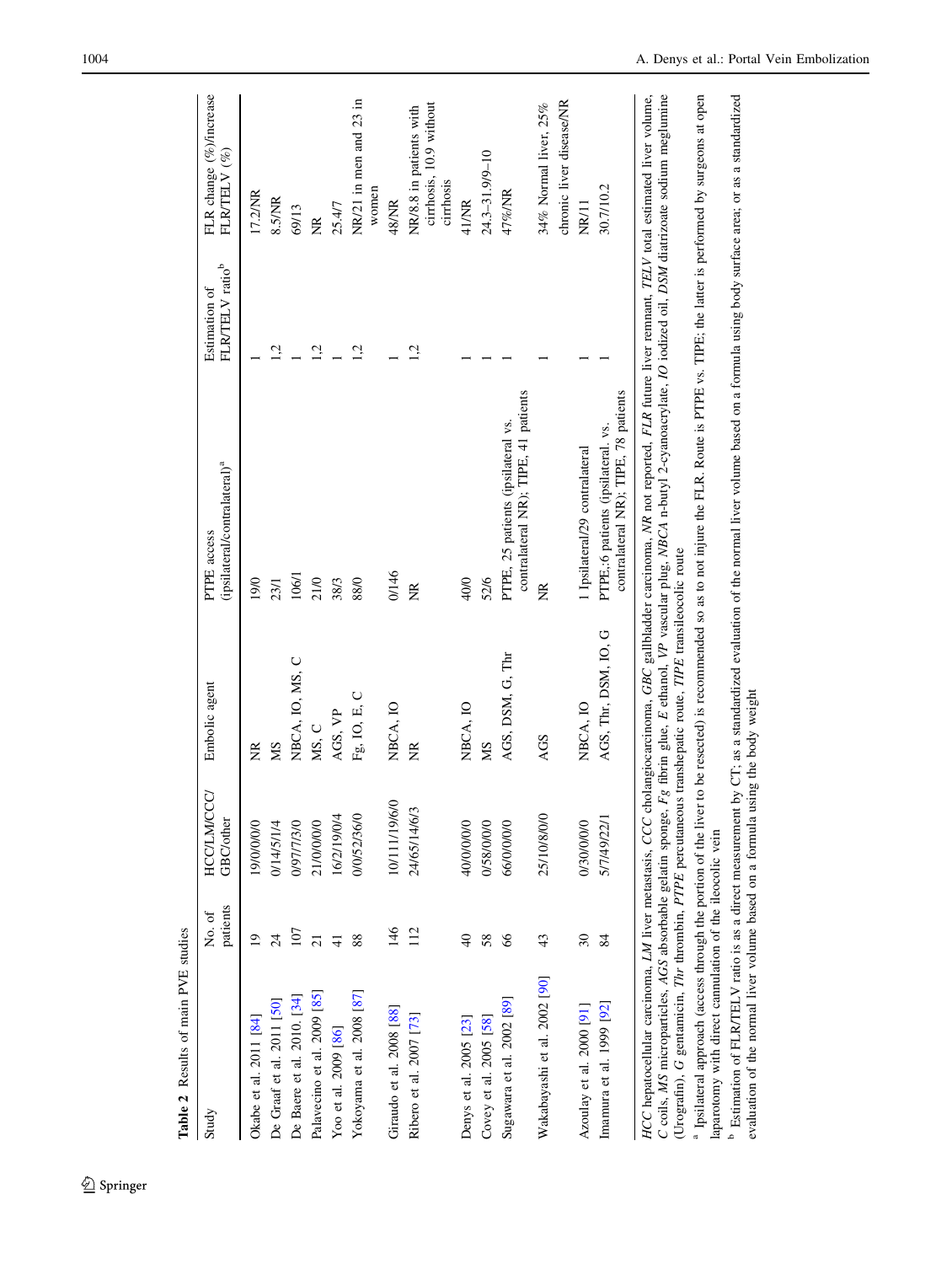particles and coils. This also means that the surgeon will have to resect segment 4 in toto, which is rarely the case in clinical practice. Because segment 4 has multiple portal branches, it can also be resected incompletely, leaving more parenchyma postoperatively.

Madoff et al. initially reported that embolization of segment 4 branches nearly double the rate of hypertrophy of the left lobe [[62\]](#page-9-0). These results have not been found in other experienced centers, which have even observed the contrary [\[34](#page-8-0), [72](#page-9-0)]. These groups observed maintained hypertrophy of segment 4 after embolization of segment 4 branches. They suggested that segment 4 portal-branch embolization is rarely complete, and that persistent patent segment 4 portal branches account for maintained regeneration.

### What Should Be Done If Hypertrophy Is Insufficient after PVE?

This situation is more frequent when considering patients with chronic liver disease. Indeed, in a retrospective analysis of 42 consecutive cases, we observed nearly 10% of patients without significant hypertrophy after PVE [\[23](#page-8-0)]. These patients were not operated on because insufficient hypertrophy after PVE is usually considered a risk factor for liver insufficiency after PVE. For some authors, a degree of hypertrophy estimated as a percentage of increase of the FRL below 10% in patients having chronic liver disease is an indication of high risk of liver insufficiency [[33\]](#page-8-0); the same was observed with a degree of hypertrophy of 5% for patients with normal liver [[73\]](#page-9-0). Associated risk factors for liver insufficiency in patients after hepatectomy prepared by PVE are associated jaundice and extensive dissection of the hepaticoduodenal ligament [[74\]](#page-9-0).

In cases of patients with chronic liver disease, it may be necessary to wait longer (6–8 weeks after PVE) to obtain sufficient hypertrophy. A recent study has demonstrated that hypertrophy and regeneration may continue over a 1-year period after PVE [\[75](#page-9-0)].

#### Can We Predict Liver Regeneration after PVE?

There is no way to predict hypertrophy after PVE. Many factors have been identified and influence regeneration. However, the most significant factor is the size of the FRL before PVE [[23,](#page-8-0) [34\]](#page-8-0), in cases of both healthy liver and chronic liver disease. This means that surgeons and interventionalist should not preclude PVE in case of very small left liver volumes, but on the contrary expect marked hypertrophy in these cases. Indeed, PVE was able to provide enough hypertrophy to convert the patient to surgery with a FRL as low as 6.9%, which clearly open the gate for resection of all the liver except one segment—a notion that to our knowledge has never been explored. Other factors identified as decreasing the rate of regeneration must be kept in mind, and in these cases, PVE can be considered as a test for the capacity of the liver to regenerate. Factors known to negatively influence regeneration include diabetes, liver fibrosis F4, cholestasis, and portal hypertension. Other factors are known to have no influence on liver regeneration, including sex age, origin of the tumor, chemotherapy with anti–vascular endothelial growth factor such as bevacizumab, and ICG clearance [\[76](#page-9-0)]. Chemotherapy with oxaliplatin may induce severe sinusoidal obstruction and subsequent portal hypertension, making PVE more difficult and potentially more at risk of complications [[77\]](#page-9-0) (Fig. 2).



Fig. 2 A 45-year-old woman treated with six cycles of chemotherapy with oxaliplatin, 5-fluorouracil, and folinic acid. Because of the presence of stable disease, right hepatectomy was chosen. Because FRL ratio is 28%, and taking into account the percutaneous destruction of a small segment 3 lesion, a right PVE was performed. A T1-weighted axial image identifying both right hepatic lobe metastases and small nodular lesion in segment 3 (arrow). B After PVE, portography confirmed occlusion of right portal branches, and

the hepatofugal paraumbilical vein was identified (white arrows). C A control CT was performed 1 month after PVE, revealing partial thrombosis of the portal vein trunk (arrow), while segments 2, 3, and 4 increased in size. D During hepatectomy, right portal vein ligation was made more complex by portal vein thrombosis and stenosis of the portal vein associated with portal hypertension after hepatectomy induced complete portal vein thrombosis at postoperative CT (arrow)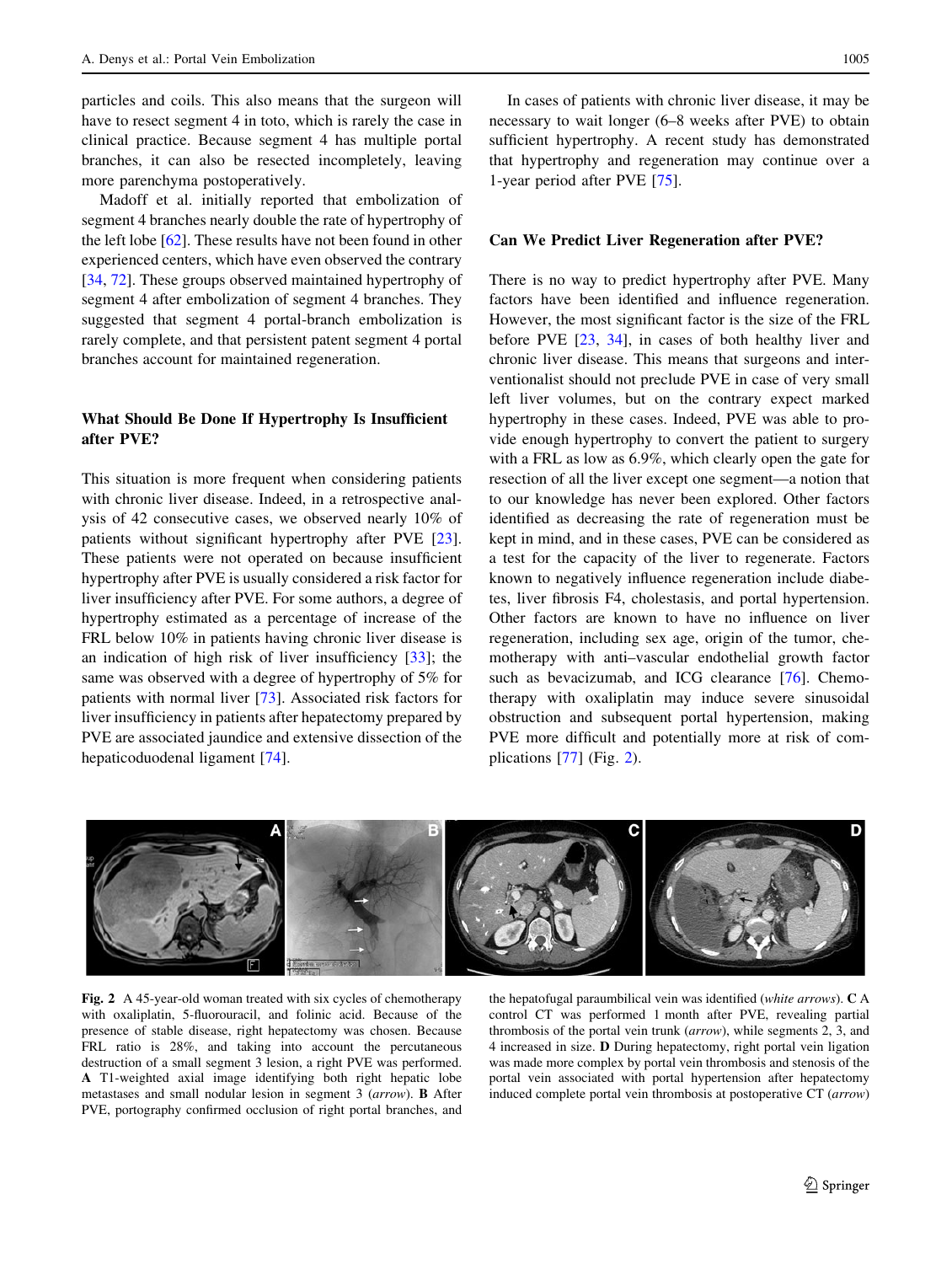### <span id="page-7-0"></span>Is Surgery More Complex after PVE?

Complications after PVE should not be underestimated and may impair future surgery. Hematoma, hemobilia, and sepsis, as well as embolization material going to the nonembolized lobe, resulting in partial or complete portal vein thrombosis, are rare but may be serious problems for surgery [[34](#page-8-0)]. For surgical strategy in cases of hilar cholangiocarcinoma, it is important to preoperatively precisely determine the liver side to be embolized and resected. It is obvious that once the PVE is performed, an intraoperative change in the resection strategy is no longer possible, thus making a preoperative precise diagnosis mandatory before PVE [\[78](#page-9-0)].

Even without PVE-induced complications, postoperative complications of major liver surgery after PVE are increased, with a clear trend for higher intraoperative bleeding from the dilated intrahepatic venous collateral [\[34](#page-8-0), [79–81](#page-9-0)].

In fact, operation duration after PVE is significantly longer, and there is increased blood loss. The postoperative complication rate after PVE is about 40%, with mortality at 30, 60, and 90 days of 2%, 4.7%, and 6%, respectively [\[81](#page-9-0)]. This increased morbidity and blood loss are due in part to more complex resection, but also to the abovementioned dilated collateral veins after PVE. The important point is that blood loss has been correlated with impaired postoperative liver regeneration in an experimental model [\[82](#page-9-0)]. This is correlated with clinical studies that reveal blood transfusion to be an independent predictive factor for postoperative liver insufficiency [\[81](#page-9-0), [83](#page-9-0)].

Major postoperative changes in portal blood flow after PVE followed by extensive liver resection are observed. The volume of portal blood flow may increase up to threefold and may lead to a relative venous outflow block and liver congestions, thus forming a small-for-size liver [\[78](#page-9-0)].

### Conclusion

PVE is a well-established technique. It is now used worldwide to enhance patient safety after major hepatectomy. This technique is probably still in its infancy; regeneration enhancers, safer embolic material, association to hepatic vein embolization are many new ways that will permit more aggressive surgical options. Removing all the liver except for one segment is still a utopian ideal—but probably not for long.

Conflict of interest The authors declare that they have no conflict of interest.

#### References

- 1. Vauthey JN, Baer HU, Guastella T et al (1993) Comparison of outcome between extended and nonextended liver resections for neoplasms: a multivariate analysis of prognostic factors. Surgery 114:968–975
- 2. Takayasu K, Muramatsu Y, Shyma Y et al (1986) Hepatic lobar atrophy following obstruction of the ipsilateral portal vein from hilar cholangiocarcinoma. Radiology 160:389–393
- 3. Kinoshita H, Sakai K, Hirohashi K et al (1986) Preoperative portal vein embolization for hepatocellular carcinoma. World J Surg 10:803–808
- 4. Rous P, Larimore L (1920) Relation of portal blood to liver maintenance. J Exp Med 31:609–632
- 5. Makuuchi M, Kosugue T, Lygidakis N (1991) New possibilities for major liver surgery in patients with Klatskin tumors or primary hepatocellular carcinoma—an old problem revisited. Hepatogastroenterology 38:329–336
- 6. Makuushi M, Le Thai B, Takayasu K et al (1990) Preoperative portal embolization to increase safety of major hepatectomy for hilar bile duct carcinoma: a preliminary report. Surgery 107:521–527
- 7. de Baere T, Roche A, Vavasseur D et al (1993) Portal vein embolization: utility for inducing left hepatic lobe hypertrophy before surgery. Radiology 188:73–77
- 8. Abdalla EK, Barnett CC, Doherty D et al (2002) Extended hepatectomy in patients with hepatobiliary malignancies with and without preoperative portal vein embolization. Arch Surg 137: 675–680
- 9. Denys AL, Abehsera M, Leloutre B et al (2000) Intrahepatic hemodynamic changes following portal vein embolization: a prospective Doppler study. Eur Radiol 10:1703–1707
- 10. Harada H, Imamura H, Miyagawa S, Kawasaki S (1997) Fate of the human liver after hemihepatic portal vein embolization: cell kinetic and morphometric study. Hepatology 26:1162–1170
- 11. Michalopoulos GK, De Frances MC (1997) Liver regeneration. Science 276(5309):60–66
- 12. Clavien PA, Petrowsky H, DeOliveira ML, Graf R (2007) Strategies for safer liver surgery and partial liver transplantation. N Engl J Med 356:1545–1559
- 13. Clavien PA (2008) Liver regeneration: a spotlight on the novel role of platelets and serotonin. Swiss Med Wkly 138:361–370
- 14. Clavien PA, Graf R (2009) Liver regeneration and platelets. Br J Surg 96:965–966
- 15. Takamura K, Tsuchida K, Miyake H et al (2005) Activin and activin receptor expression changes in liver regeneration in rat. J Surg Res 126:3–11
- 16. Miyake H, Fujii M, Sasaki K et al (2003) Heat shock protein 70 induction in hepatocytes after right portal vein embolization. Hepatogastroenterology 50:2084–2087
- 17. Oda H, Miyake H, Iwata T et al (2002) Geranylgeranylacetone suppresses inflammatory responses and improves survival after massive hepatectomy in rats. J Gastrointest Surg 6:464–472
- 18. Tanaka H, Hirohashi K, Kubo S et al (1999) Influence of histological inflammatory activity on regenerative capacity of liver after percutaneous transhepatic portal vein embolization. J Gastroenterol 34:100–104
- 19. de Baere T, Denys A, Paradis V (2009) Comparison of four embolic materials for portal vein embolization: experimental study in pigs. Eur Radiol 19:1435–1442
- 20. Zhou JY, Wong DW, Ding F et al (2010) Liver tumour segmentation using contrast-enhanced multi-detector CT data: performance benchmarking of three semiautomated methods. Eur Radiol 20:1738–1748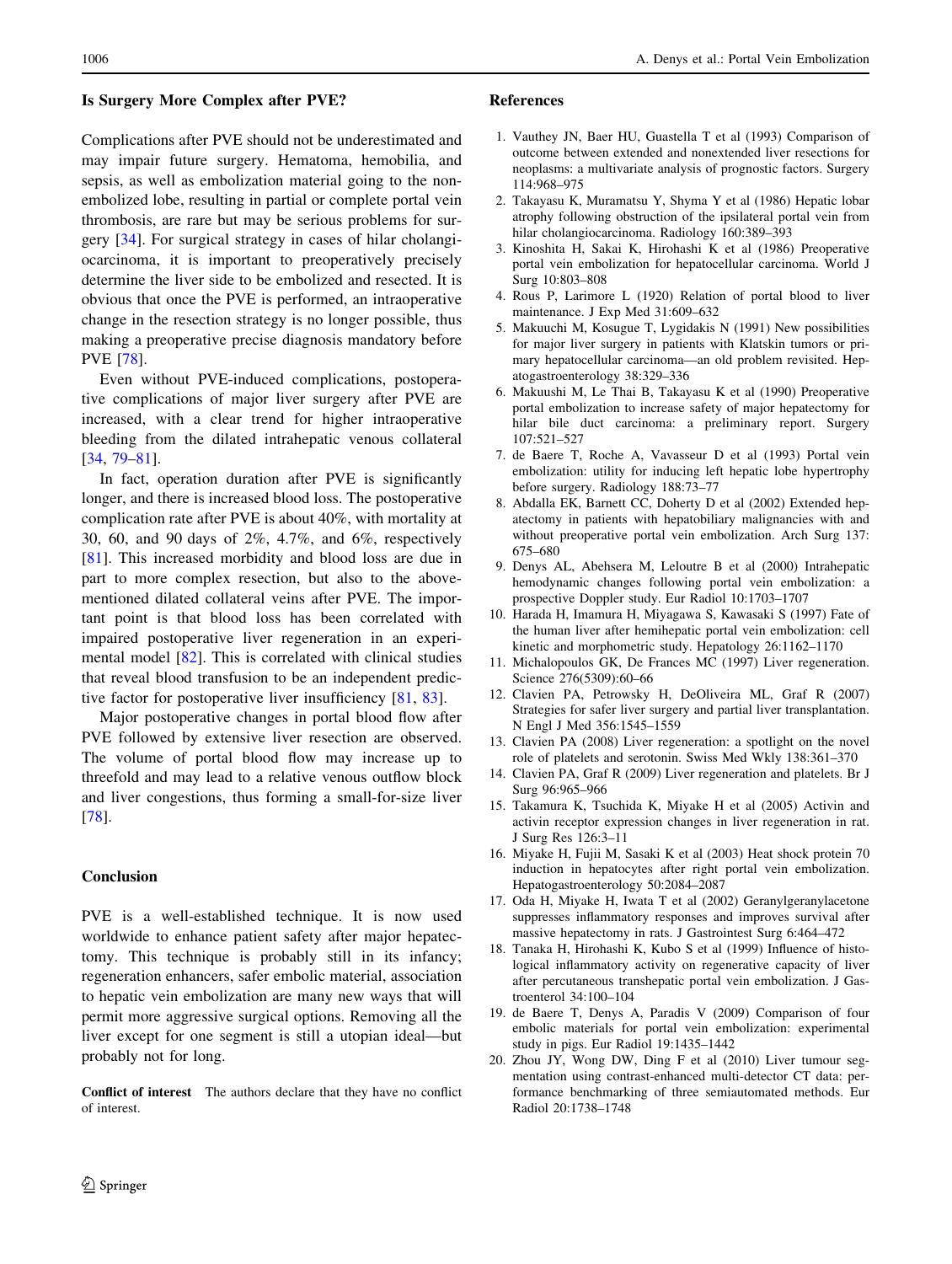- <span id="page-8-0"></span>21. Azoulay D, Castaing D, Krissat J et al (2000) Percutaneous portal vein embolization increases the feasibility and safety of major liver resection for hepatocellular carcinoma in injured liver. Ann Surg 232:665–672
- 22. de Baere T, Denys A, Madoff DC (2007) Preoperative portal vein embolization: indications and technical considerations. Tech Vasc Interv Radiol 10:67–78
- 23. Denys A, Lacombe C, Schneider F et al (2005) Portal vein embolization with N-butyl cyanoacrylate before partial hepatectomy in patients with hepatocellular carcinoma and underlying cirrhosis or advanced fibrosis. J Vasc Interv Radiol 16:1667–1674
- 24. Vauthey JN, Abdalla EK, Doherty DA et al (2002) Body surface area and body weight predict total liver volume in Western adults. Liver Transpl 8:233–240
- 25. Shah A, Goffette P, Hubert C et al (2011) Comparison of different methods to quantify future liver remnants after preoperative portal vein embolization to predict postoperative liver failure. Hepatogastroenterology 58:109–114
- 26. Vauthey JN, Chaoui A, Do KA et al (2000) Standardized measurement of the future liver remnant prior to extended liver resection: methodology and clinical associations. Surgery 127: 512–519
- 27. Elias D, Ouellet JF, De Baere T et al (2002) Preoperative selective portal vein embolization before hepatectomy for liver metastases: long-term results and impact on survival. Surgery 131:294–299
- 28. Imamura H, Sano K, Sugawara Y et al (2005) Assessment of hepatic reserve for indication of hepatic resection: decision tree incorporating indocyanine green test. J Hepatobiliary Pancreat Surg 12:16–22
- 29. Bruix J, Castells A, Bosch J et al (1996) Surgical resection of hepatocellular carcinoma in cirrhotic patients: prognostic value of preoperative portal pressure. Gastroenterology 111:1018–1022
- 30. Poon RT, Fan ST (2005) Assessment of hepatic reserve for indication of hepatic resection: how I do it. J Hepatobiliary Pancreat Surg 12:31–37
- 31. Abdalla EK (2010) Portal vein embolization (prior to major hepatectomy) effects on regeneration, resectability, and outcome. J Surg Oncol 102:960–967
- 32. Farges O, Malassagne B, Flejou JF et al (1999) Risk of major liver resection in patients with underlying chronic liver disease: a reappraisal. Ann Surg 229:210–215
- 33. Farges O, Belghiti J, Kianmanesh R et al (2003) Portal vein embolization before right hepatectomy: prospective clinical trial. Ann Surg 237:208–217
- 34. de Baere T, Teriitehau C, Deschamps F et al (2010) Predictive factors for hypertrophy of the future remnant liver after selective portal vein embolization. Ann Surg Oncol 17:2081–2089
- 35. de Graaf W, Bennink RJ, Vetelainen R, van Gulik TM (2010) Nuclear imaging techniques for the assessment of hepatic function in liver surgery and transplantation. J Nucl Med 51:742–752
- 36. Vera DR, Krohn KA, Stadalnik RC, Scheibe PO (1984) Tc-99 mgalactosyl-neoglycoalbumin: in vivo characterization of receptormediated binding to hepatocytes. Radiology 151:191–196
- 37. Kwon AH, Ha-Kawa SK, Uetsuji S et al (1997) Preoperative determination of the surgical procedure for hepatectomy using technetium-99 m-galactosyl human serum albumin  $(^{99}$ m $Tc-GSA)$ liver scintigraphy. Hepatology 25:426–429
- 38. Nanashima A, Yamaguchi H, Shibasaki S et al (2004) Relationship between indocyanine green test and technetium-99 m galactosyl serum albumin scintigraphy in patients scheduled for hepatectomy: clinical evaluation and patient outcome. Hepatol Res 28:184–190
- 39. Hirai I, Kimura W, Fuse A et al (2003) Evaluation of preoperative portal embolization for safe hepatectomy, with special

reference to assessment of nonembolized lobe function with 99 mTc-GSA SPECT scintigraphy. Surgery 133:495–506

- 40. Nanashima A, Tobinaga S, Abo T et al (2010) Relationship of hepatic functional parameters with changes of functional liver volume using technetium-99 m galactosyl serum albumin scintigraphy in patients undergoing preoperative portal vein embolization: a follow-up report. J Surg Res 164:e235–e242
- 41. Nishiyama Y, Yamamoto Y, Hino I et al (2003) 99mTc galactosyl human serum albumin liver dynamic SPET for pre-operative assessment of hepatectomy in relation to percutaneous transhepatic portal embolization. Nucl Med Commun 24:809–817
- 42. Yumoto Y, Yagi T, Sato S et al (2010) Preoperative estimation of remnant hepatic function using fusion images obtained by (99m)Tc-labelled galactosyl-human serum albumin liver scintigraphy and computed tomography. Br J Surg 97:934–944
- 43. Krishnamurthy GT, Krishnamurthy S (2006) Cholescintigraphic measurement of liver function: how is it different from other methods? Eur J Nucl Med Mol Imaging 33:1103–1106
- 44. Heyman S (1994) Hepatobiliary scintigraphy as a liver function test. J Nucl Med 35:436–437
- 45. de Graaf W, van Lienden KP, van Gulik TM, Bennink RJ (2010) (99m)Tc-mebrofenin hepatobiliary scintigraphy with SPECT for the assessment of hepatic function and liver functional volume before partial hepatectomy. J Nucl Med 51:229–236
- 46. Bennink RJ, Dinant S, Erdogan D et al (2004) Preoperative assessment of postoperative remnant liver function using hepatobiliary scintigraphy. J Nucl Med 45:965–971
- 47. van den Esschert JW, de Graaf W, van Lienden KP et al (2009) Volumetric and functional recovery of the remnant liver after major liver resection with prior portal vein embolization : recovery after PVE and liver resection. J Gastrointest Surg 13:1464–1469
- 48. Erdogan D, Heijnen BH, Bennink RJ et al (2004) Preoperative assessment of liver function: a comparison of 99mTc-Mebrofenin scintigraphy with indocyanine green clearance test. Liver Int 24:117–123
- 49. Dinant S, de Graaf W, Verwer BJ et al (2007) Risk assessment of posthepatectomy liver failure using hepatobiliary scintigraphy and CT volumetry. J Nucl Med 48:685–692
- 50. de Graaf W, van Lienden KP, van den Esschert JW et al (2011) Increase in future remnant liver function after preoperative portal vein embolization. Br J Surg 98:825–834
- 51. Bennink RJ, de Graaf W, van Gulik TM (2011) Toward a total and regional scintigraphic liver function test enabling assessment of future remnant liver function. Nucl Med Commun 32:669–671
- 52. Madoff DC, Abdalla EK, Vauthey JN (2005) Portal vein embolization in preparation for major hepatic resection: evolution of a new standard of care. J Vasc Interv Radiol 16:779–790
- 53. De Baere T, Roche A, Elias D et al (1996) Preoperative portal vein embolization for extension of hepatectomy indications. Hepatology 24:1386–1391
- 54. Bent CL, Low D, Matson MB et al (2009) Portal vein embolization using a nitinol plug (Amplatzer vascular plug) in combination with histoacryl glue and iodinized oil: adequate hypertrophy with a reduced risk of nontarget embolization. Cardiovasc Intervent Radiol 32:471–477
- 55. Di Stefano DR, de Baere T, Denys A et al (2005) Preoperative percutaneous portal vein embolization: evaluation of adverse events in 188 patients. Radiology 234:625–630
- 56. Kodama Y, Shimizu T, Endo H et al (2002) Complications of percutaneous transhepatic portal vein embolization. J Vasc Interv Radiol 13:1233–1237
- 57. Madoff DC, Hicks ME, Vauthey JN et al (2002) Transhepatic portal vein embolization: anatomy, indications, and technical considerations. Radiographics 22:1063–1076